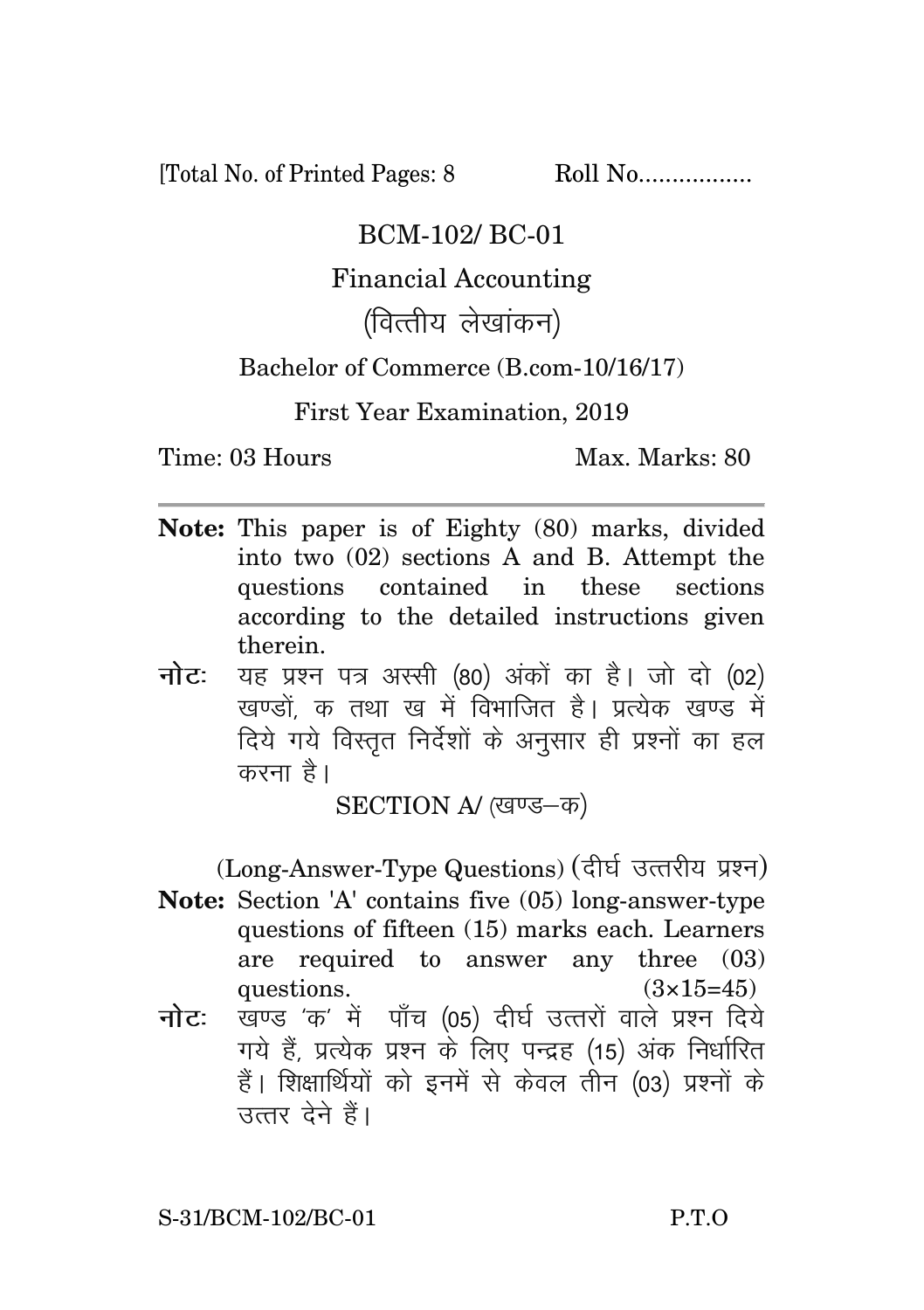- 1. What do you mean by Accounting? Explain various accounting principles. लेखांकन से आप क्या समझते हैं? विभिन्न लेखांकन सिद्धांतो की व्याख्या करिये।
- 2. Give the journal entries required to be passed in the books of seller under installment payment system.

किश्त भूगतान पद्धति के अंतर्गत विक्रेता की पुस्तकों में क्रिये जाने वाले जर्नल के लेखे दीजिए।

3. "Trial balance is not a conclusive proof of accuracy of books of accounts". Do you agree with this statement?

 $^{\prime\prime}$ तलपट लेखा-पुस्तकों की शुद्धता का अंतिम प्रमाण नहीं हैं? ''क्या आप इस कथन से सहमत है?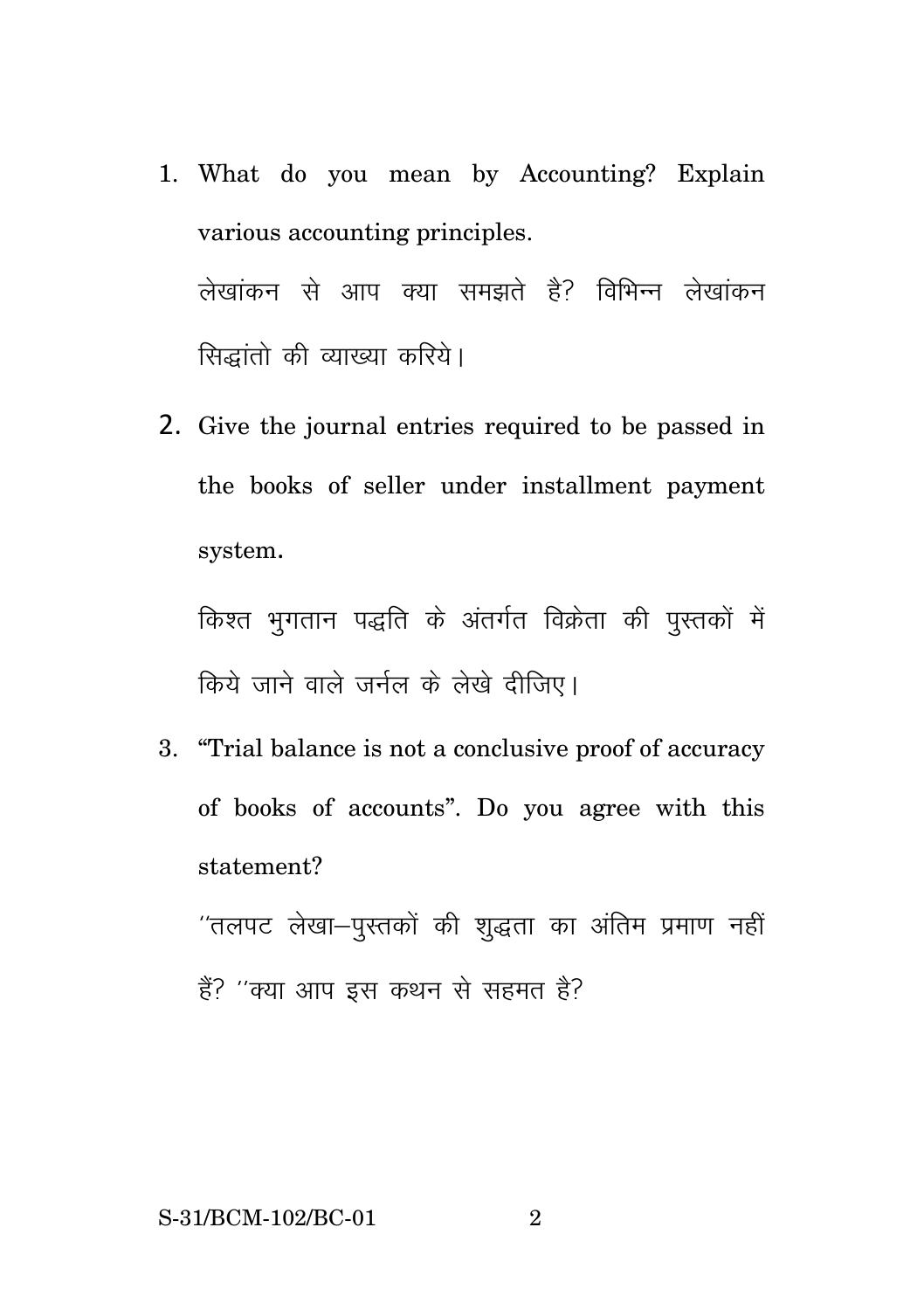4. From the following Trial Balance and additional information, you are required to prepare final accounts.

| Particulars             | Amt. Cr | Amt. Cr. |
|-------------------------|---------|----------|
| Capital                 |         | 20,000   |
| <b>Sundry Debtors</b>   | 5,400   |          |
| Drawings                | 1,800   |          |
| Machinery               | 7,000   |          |
| <b>Sundry Creditors</b> |         | 2,800    |
| Wages                   | 10,000  |          |
| Purchases               | 19,000  |          |
| <b>Openings Stock</b>   | 4,000   |          |
| <b>Bank Balance</b>     | 3,000   |          |
| Carriage Charges        | 300     |          |
| Salaries                | 400     |          |
| <b>Rent and Taxes</b>   | 900     |          |
| <b>Sales</b>            |         | 29000    |
|                         | 51.800  | 51,800   |

Trial balance as on 31st dec-2018

Additional Information

- (i) Closing Stock Rs. 1200
- (ii) Outstanding rent and taxes Rs. 100
- (iii) Charge depreciation on machinery @ 10%
- (iv) Wages prepaid Rs. 400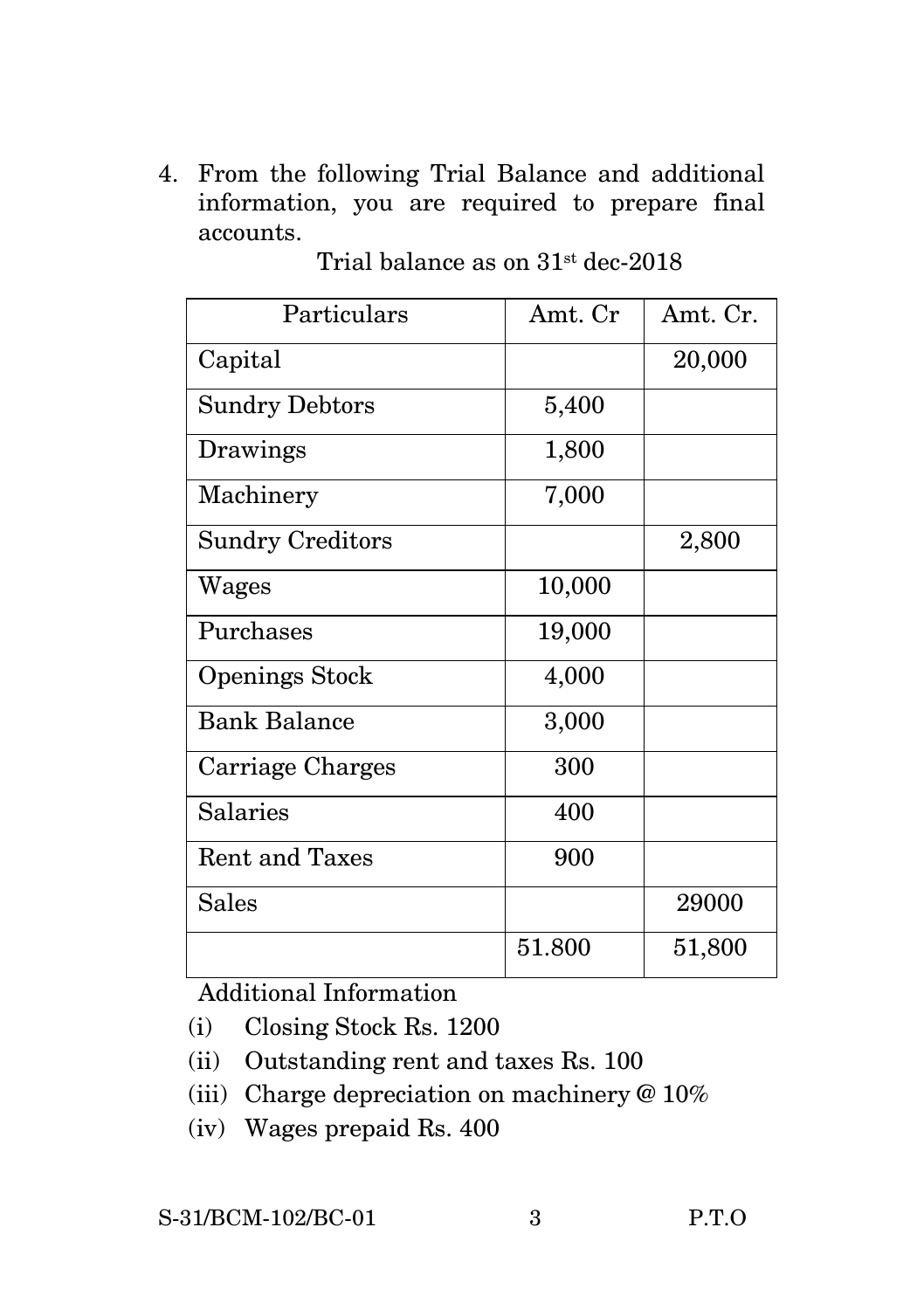निम्नलिखित तलपट एवं अन्य सूचनाओं सें अंतिम खाते बनाइये ।

तलपट दिनांकः 31 दिसम्बर 2018

| विवरण            | ₹ Cr.  | ₹ Cr.  |
|------------------|--------|--------|
| पूँजी            |        | 20,000 |
| विविध देनदार     | 5,400  |        |
| आहरण             | 1,800  |        |
| मशीनरी           | 7,000  |        |
| विविध लेनदार     |        | 2,800  |
| मज़दूरी          | 10,000 |        |
| क्रय             | 19,000 |        |
| प्रारंभिक रहतिया | 4,000  |        |
| बैंक शेष         | 3,000  |        |
| गाडी–भाड़ा       | 300    |        |
| वेतन             | 400    |        |
| किराया व कर      | 900    |        |
| विक्रय           |        | 29000  |
|                  | 51.800 | 51,800 |

(द) पूर्वदत्त मज़दूरी रू0 400

- 
- (अ) अन्तिम रहतिया रू0 1200  $\overline{q}$  and  $\overline{q}$  and  $\overline{q}$  or  $\overline{q}$  or  $\overline{q}$  or  $\overline{q}$  or  $\overline{q}$  or  $\overline{q}$  or  $\overline{q}$  or  $\overline{q}$  or  $\overline{q}$  or  $\overline{q}$  or  $\overline{q}$  or  $\overline{q}$  or  $\overline{q}$  or  $\overline{q}$  or  $\overline{q}$  or  $\overline{q}$  or  $\$

(स) मशीनरी पर 10 प्रतिशत ह्रास लगाइये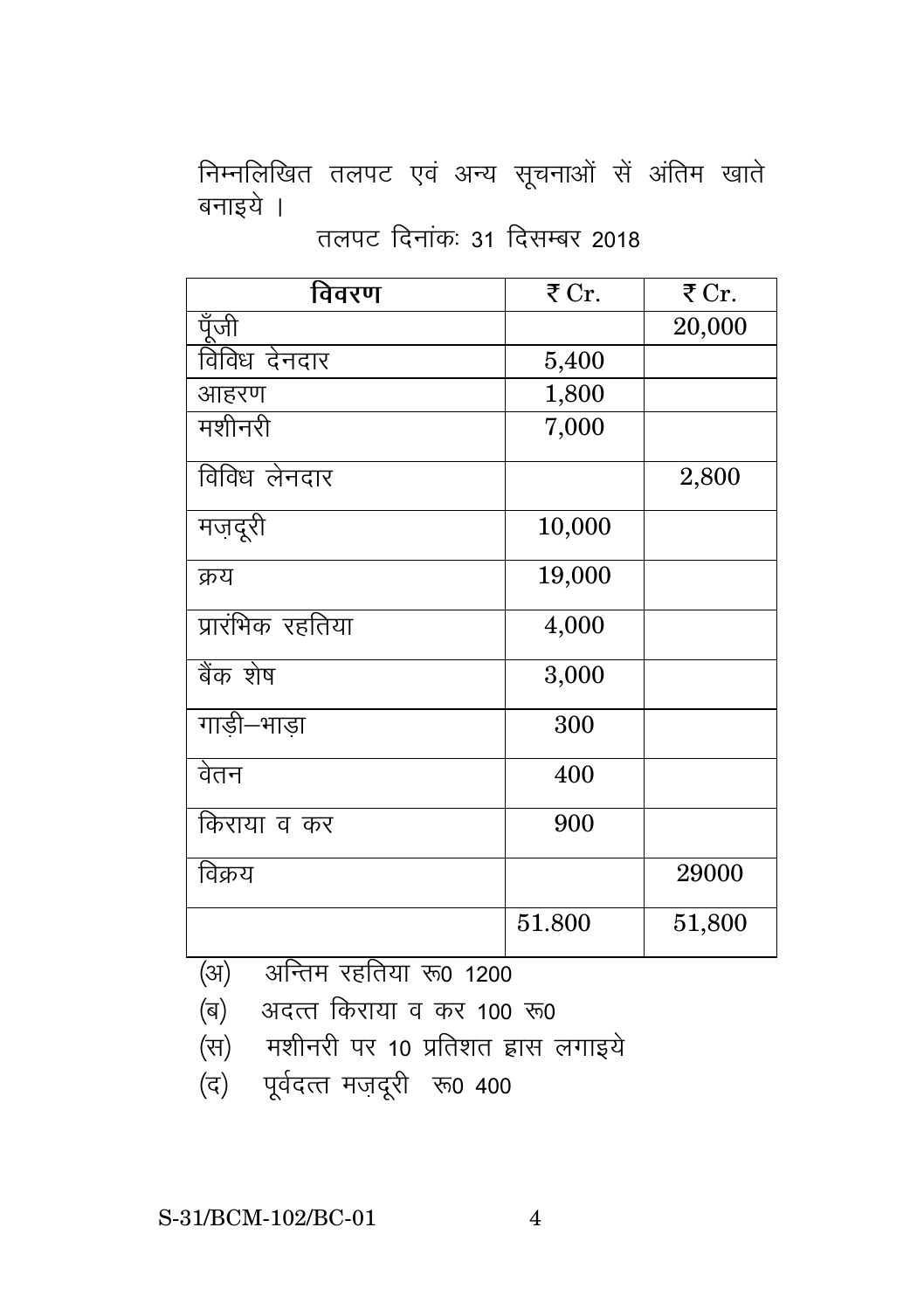5. Why should we change depreciation on assets? Explain briefly various the methods of charging depreciation. सम्पत्ति पर द्वास हम क्यों लगाते हैं? द्वास लगाने की विभिन्न विधियों की संक्षिप्त व्याख्या कीजिए।

> Section B / (खण्ड-ख) (Short Answer Type Questions) (लघु उत्तरों वाले प्रश्न)

- **Note:** Section 'B' contains eight (08) short-answer type questions of seven (07) marks each learners are required to answer any five (05) question only.  $(5 \times 7 = 35)$
- **नोट:** खण्ड 'ख' में आठ (08) लघ उत्तरों वाले प्रश्न दिए गये हैं. प्रत्येक प्रश्न के लिए सात (07) अंक निर्धारित हैं। शिक्षार्थियों को इनमें से केवल पाँच (05) प्रश्नों के सत्तर देने हैं।
- 1. State the meaning and objective of Accounting Standard.

लेखांकन प्रमाप का अर्थ और उददेश्य बताइये।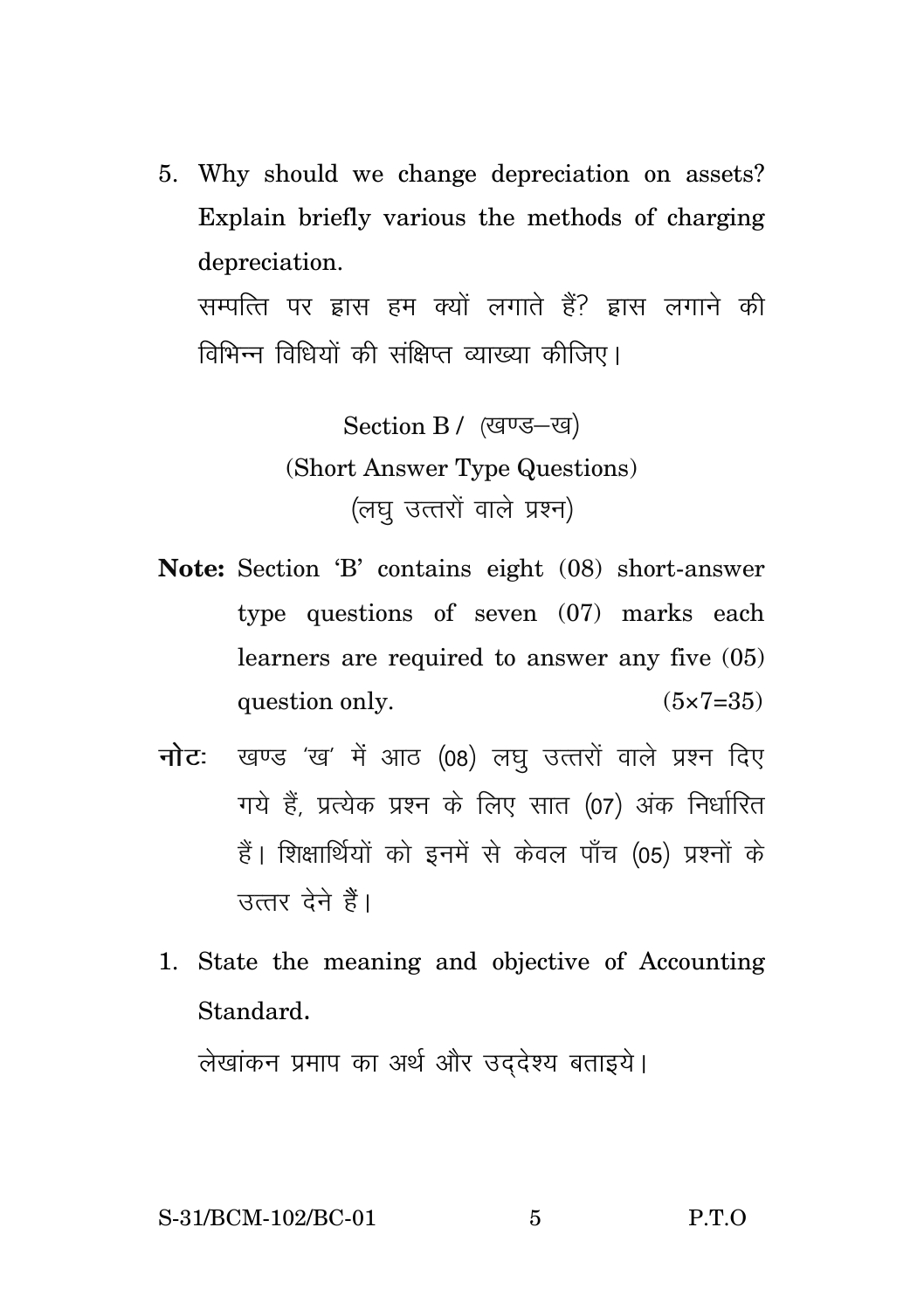2. Journalize the following transaction is the books of Mr. A निम्नलिखित लेनदेनों का Mr. A के रोजनामचा में लेखा कीजिए

2019

| April 2 | Started business with                | 10,000 |
|---------|--------------------------------------|--------|
|         | रोकड से व्यवसाय आरम्भ किया           |        |
| April 2 | Goods withdrawn by                   |        |
|         | Proprietor for Personal use          | 5,000  |
|         | स्वामी ने व्यक्तिगत उपयोग के लिए माल |        |
|         | निकाला                               |        |
| April 5 | Goods purchase from R                | 4,000  |
|         | $R$ से माल खरीदा                     |        |
| April 6 | Paid cash to M                       | 500    |
|         | M को नकद दिया                        |        |
|         |                                      |        |

- April 7 Cash Sales 2,000 नकद विक्रय
- April 10 Paid income tax 7,000 आयकर दिया
- April 30 Goods given as sample 1,000 नमूना के रूप में माल दिया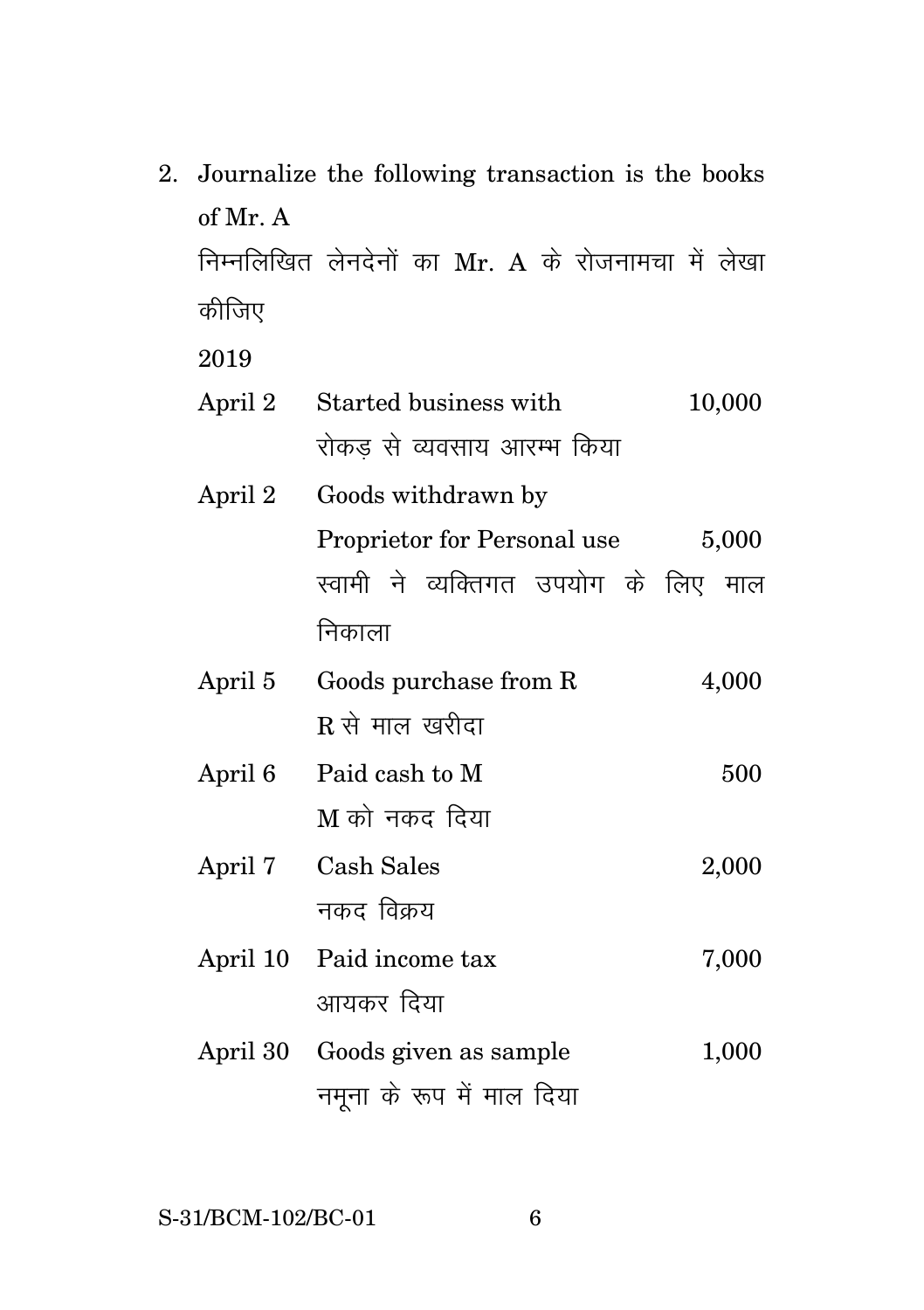- 3. What is capital and revenue expenditure, explain with example. पूँजीगत व आयगत व्यय क्या है। उदाहरण सहित व्याख्या कीजिए।
- 4. Explain uses of computer in accounting. लेखांकन में कंप्यटर का प्रयोग बताइए।
- 5. Give your argument against secret reserve? गुप्त संचय के विषक्ष में तर्क दीजिए।
- 6. From the following particulars, prepare a Double column cash Book: निम्नलिखित विवरणों से दो कालम वाली रोकड बही बनाइएः

2019

- Jan.1 Started Business 15,000 (व्यापार शरू किया)
- $Jan. 3$  Paid to  $5$  and  $(5 \text{ m})$   $H(\text{m})$   $800$ 
	- Received discount (उसने छट दी) हैं । 10
- Jan. 5 Received from MCM से प्राप्त हुए तथा 900
	- and discount allowed (उसे छूट दी) वालिया
- $Jan. 7$  Cash purchases (नगद क्रय)  $6.000$
- $Jan. 8 \text{ Cash sales}$  (नगद विक्रय) 4,000
- Jan.10Deposited in Bank 500

(बैंक में जमा किया)